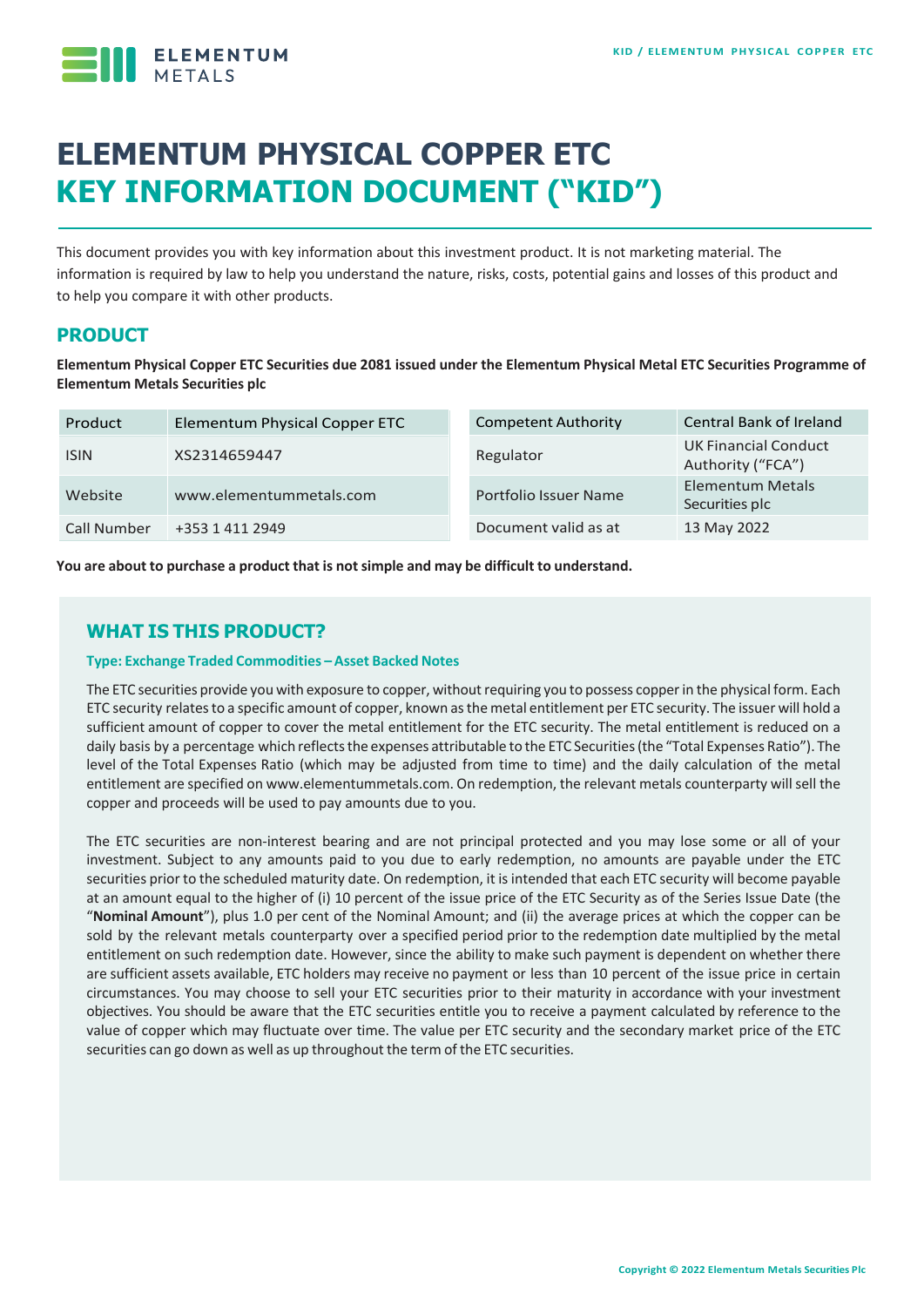

# **WHAT ARE THE RISKS AND WHAT CAN I GET IN RETURN?**



**The risk indicator assumes you keep the product for 7 years. The actual risk can vary significantly if you cash in at an early**  stage and you may get back less. You may not be able to sell or end your product easily or you may have to sell or end at a price **thatsignificantlyimpactsonhowmuchyougetback.**

Be aware of currency risk. If you receive payments in a currency different to that of your home jurisdiction, the final return you will getwill depend on the exchange rate between the two currencies. This risk is not considered in the risk indicator shown.

#### **You may lose some or all of your investment.**

The risk category shown is not guaranteed and may shift over time. The lowest category does not mean risk free.

The ETC security value depends on the underlying metal price reacting to economic factors and it could fall forlong periods.

The summary risk indicator is a guide to the level of risk of this product compared to other products. This product does not include any protection from future market performance so you could lose some or all of your investment. The risk indicator shows how likely it is that the product will lose money because of movements in the markets or because the Issuer is not able to pay you. If the Issuer is not able to pay you what is owed, you could lose your entire investment. The Issuer has classified this product as 4 out of 7, which is a medium risk class. This rates the potential losses from future performance at a medium level and poor market conditions could impact the Issuer's capacity to pay you.

**IntendedRetailInvestor:**The ETC securities are intended forretail investors who (i) wish to gain exposure to copper without having to take physical delivery of copper and have an investment horizon in line with the recommended holding period below; (ii) have specific knowledge or experience of investing in similar products and in financial markets; and (iii) can afford to risk losing their investment, are not seeking topreserve capital and who are not looking for capital guarantee.

**Product term:** This series of ETC securities has a scheduled maturity date of 14 June 2081. The scheduled maturity date may be postponed by up to ten business days. If this is the case, the Issuer will provide you with notice of this and how many days such postponement will be. The ETC securities may be redeemed prior to the scheduled maturity date, if: (1) the Issuer elects to redeem all of the ETC securities in the series following thirty days calendar written notice to you; (2) an event of default occurs; or (3) an early redemption event occurs. A detailed description of events of default and early redemption events can be found in the prospectus in the Master Terms and Conditions of the ETC Securities.

## **WHAT HAPPENS IF ELEMENTUM METALS SECURITIES PLC IS UNABLE TO PAYOUT?**

The product is not protected by the Irish Deposit Guarantee Scheme or any other investor compensation or guarantee scheme. This meansthat if Elementum Metals Securities plc is unable to pay out, you may lose all of your investment. The ability of Elementum Metals Securities plc to pay out will be limited to the amounts realised from the secured property, as further explained in the Prospectus.

If the Issuer fails to make a payment when due, the security trustee (Apex Corporate Trustees (UK) Limited) can enforce the security over the copper deposited with the custodian, the primary sub-custodians and any sub-custodians. Once the security trustee has enforced the security it can then sell the copper and use the proceeds of this sale to pay amounts owed to you under the ETC securities. The proceeds of such sale may not be enough to cover all amounts owed to you under the ETC securities. The product is a debt instrument (not a bank deposit) and as such is not covered by any deposit protection scheme.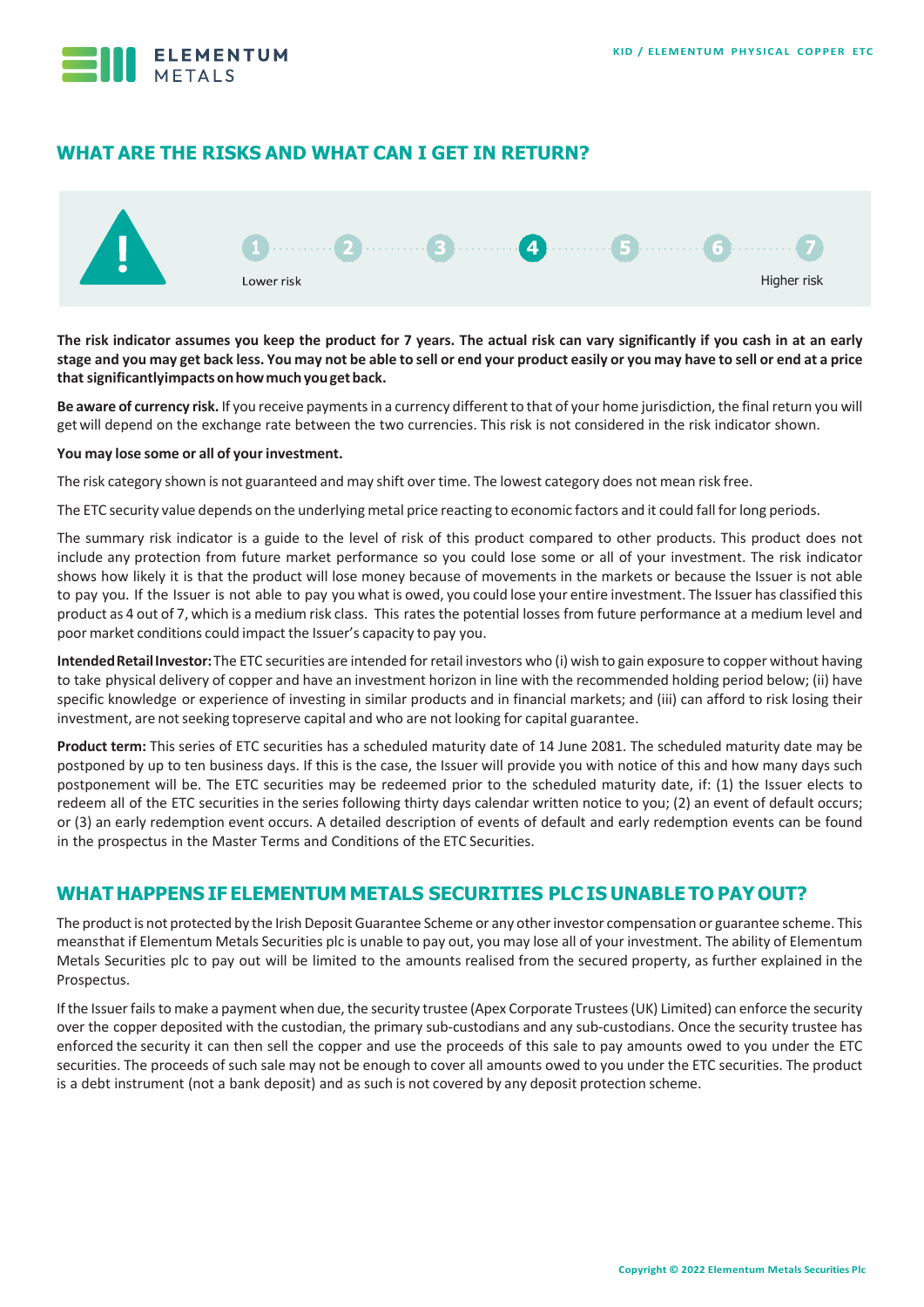

## **PERFORMANCE SCENARIO**

| <b>Scenarios</b>           |                                     | 1 year        | 4 years       | 7 years*      |
|----------------------------|-------------------------------------|---------------|---------------|---------------|
| <b>Stress scenario</b>     | What might you get back after costs | 5,542.44 USD  | 4,601.87 USD  | 3,448.99 USD  |
|                            | Average return each year            | $-44.58%$     | $-17.64%$     | $-14.11%$     |
| Unfavourable scenario      | What might you get back after costs | 8,665.74 USD  | 7,775.28 USD  | 7,368.55 USD  |
|                            | Average return each year            | $-13.34%$     | $-6.10%$      | $-4.24%$      |
| <b>Moderate scenario</b>   | What might you get back after costs | 10,172.89 USD | 10,724.66 USD | 11,306.37 USD |
|                            | Average return each year            | 1.73%         | 1.76%         | 1.77%         |
| <b>Favourable scenario</b> | What might you get back after costs | 11,960.44 USD | 14,815.48 USD | 17,332.80 USD |
|                            | Average return each year            | 19.60%        | 10.33 %       | 8.17%         |

\*recommended holding period

This table shows the money you could get back over the next 7 years, under different scenarios, assuming that you invest USD 10,000.00.

The scenarios shown illustrate how your investment could perform. You can compare them with the scenarios of other products.

The scenarios presented are an estimate of future performance based on evidence from the past on how the value of this investment varies,and are not an exact indicator. What you will get will vary depending on how the market performs and how long you keep the product. The stressscenario shows what you might get back in extreme market circumstances, and it does not take into account the situation where the Issuer is not able to pay you.

Buying this product means that you think the underlying price will increase.

The figures shown include all the costs of the product itself, but may not include all the costs that you pay to your advisor or distributor.The figures do nottake into account your personaltax situation, whichmay also affect howmuch you get back.

## **HOW LONG SHOULD I HOLD THE INVESTMENT,AND CAN I TAKE MY MONEY OUT EARLY?**

Recommended holding period: 7 years

This product has no required minimum holding period but is designed forlong term investment. However, the product may terminate early (see 'What is this Product?' above) and may also be sold on the secondary market.

#### **WHATARE THE COSTS?**

The Reduction in Yield (RIY) shows what impact the total costs you pay will have on the investment return you might get. The total costs take into account one-off, ongoing and incidental costs. The amounts shown here are the cumulative costs of the product itself, for three different holding periods. The figures assume you invest USD 10,000.00. The figures are estimates and may change in the future.

## **COSTS OVER TIME**

The person selling you or advising you about this product may charge you other costs. If so, this person will provide you with information about these costs, and show you the impact that all costs have on your investment over time.

| Investment USD 10,000.00        |           | If you cash in after 1 year $\parallel$ If you cash in after 4 years $\parallel$ | If you cash in after 7 years $*$ |  |
|---------------------------------|-----------|----------------------------------------------------------------------------------|----------------------------------|--|
| Total costs                     | 85.00 USD | 335.69 USD                                                                       | 580.04 USD                       |  |
| Impact on return (RIY) per year | $0.85\%$  | $0.85\%$                                                                         | $0.85\%$                         |  |

\*recommended holding period